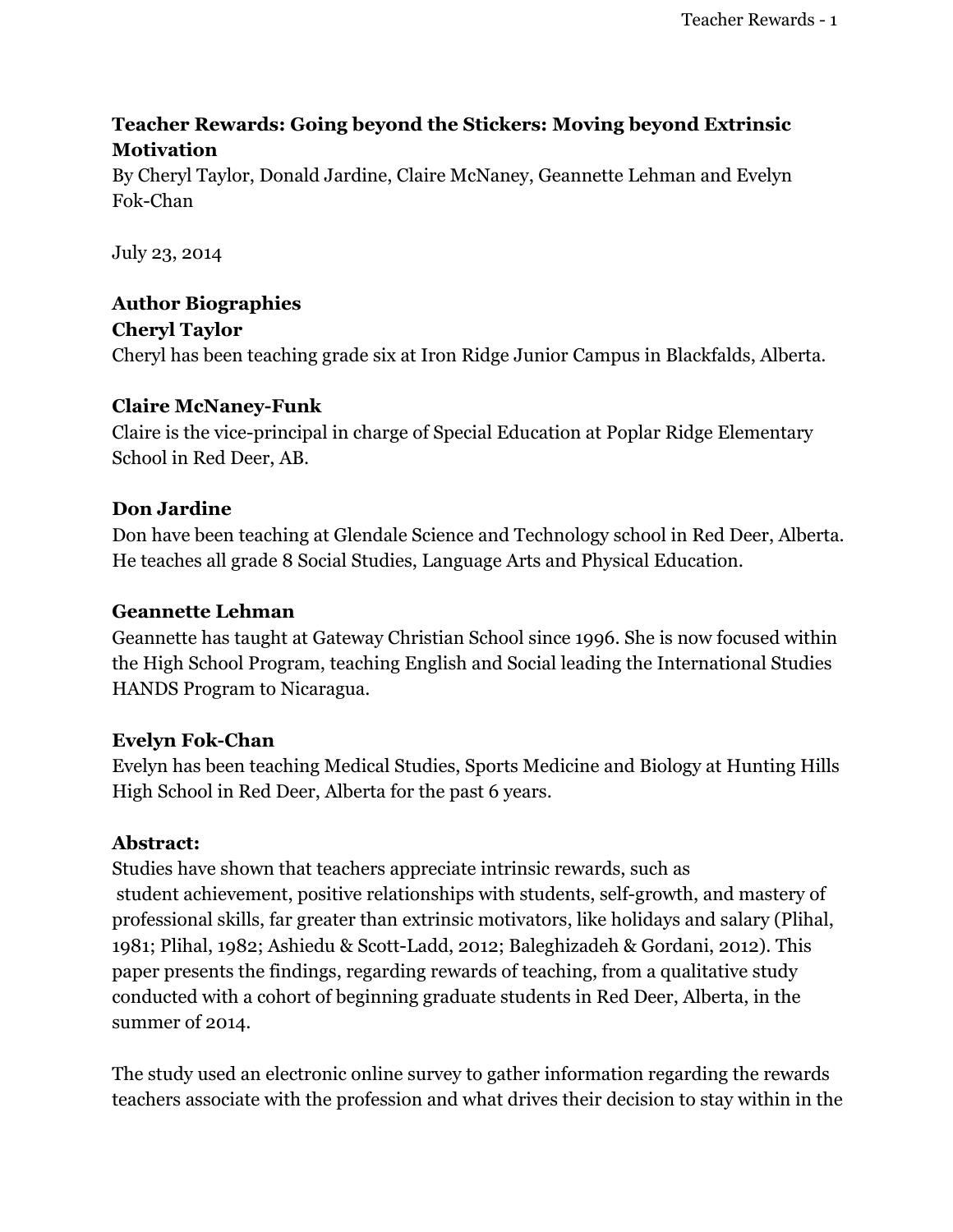profession. Participants in the study were current teachers in both rural and urban K- 12 schools. Similar to the Dinham & Scott (1997) and Ashiedu & Scott-Ladd (2012) studies, we found that intrinsic motivators are the primary rewards for teachers and these motivators "had most influence on intention to stay in the profession." According to the results of our research, participants valued building relationships, making a difference in the lives of their students, life-long learning and working in a dynamic environment within a fulfilling occupation as the main rewards of teaching. Findings from our study indicated that intrinsic rewards were key factors contributing to teacher retention and longevity within the profession. Our study conclusions lead us to further question whether or not teachers who are motivated by intrinsic rewards are also those teachers who experience teacher burnout.

**Key Words:** Teacher rewards, Teacher attrition, Job Satisfaction

## **Introduction:**

With any occupation, inherent factors attract or deter people from their jobs. Dinham & Scott (1997) found , regardless of experience and job retention, most teachers identified the same intrinsic motivators attributed to positive teacher satisfaction. As potential future administrators and new graduate students, we wanted to test this finding with a cohort of beginning graduate students. Many studies suggest a number of common motivators in teacher retention. Due to the repetition of common factors found in our research, we chose to use an open-ended question in order to reach our own conclusions. The question posed to our cohort was:

*"We all know that money is not one of the rewards of teaching; and, the public's oft-held belief that teachers get holidays and summers of is, well, not so true as people might think. Yet, most teachers find teaching rewarding. So, what are the rewards of teaching?"*

# **Literature Review:**

Teachers in Alberta are known to leave the profession within the first five years of teaching, in fact only 49% indicated that they see teaching as a lifelong profession (Alberta Teachers' Association [ATA], 2013). Teachers listed intrinsic motivators as reasons to enter the teaching profession and, even more so, why they stayed within the profession long-term (Plihal, 1981; Plihal, 1982; Ashiedu & Scott-Ladd, 2012; Baleghizadeh & Gordani, 2012; ATA, 2013).

"Lack of existential fulfillment was an important burnout determinant" (Tomic, W. & Tomic, E., 2008). Emotional exhaustion, the feeling of total mental and emotional loss,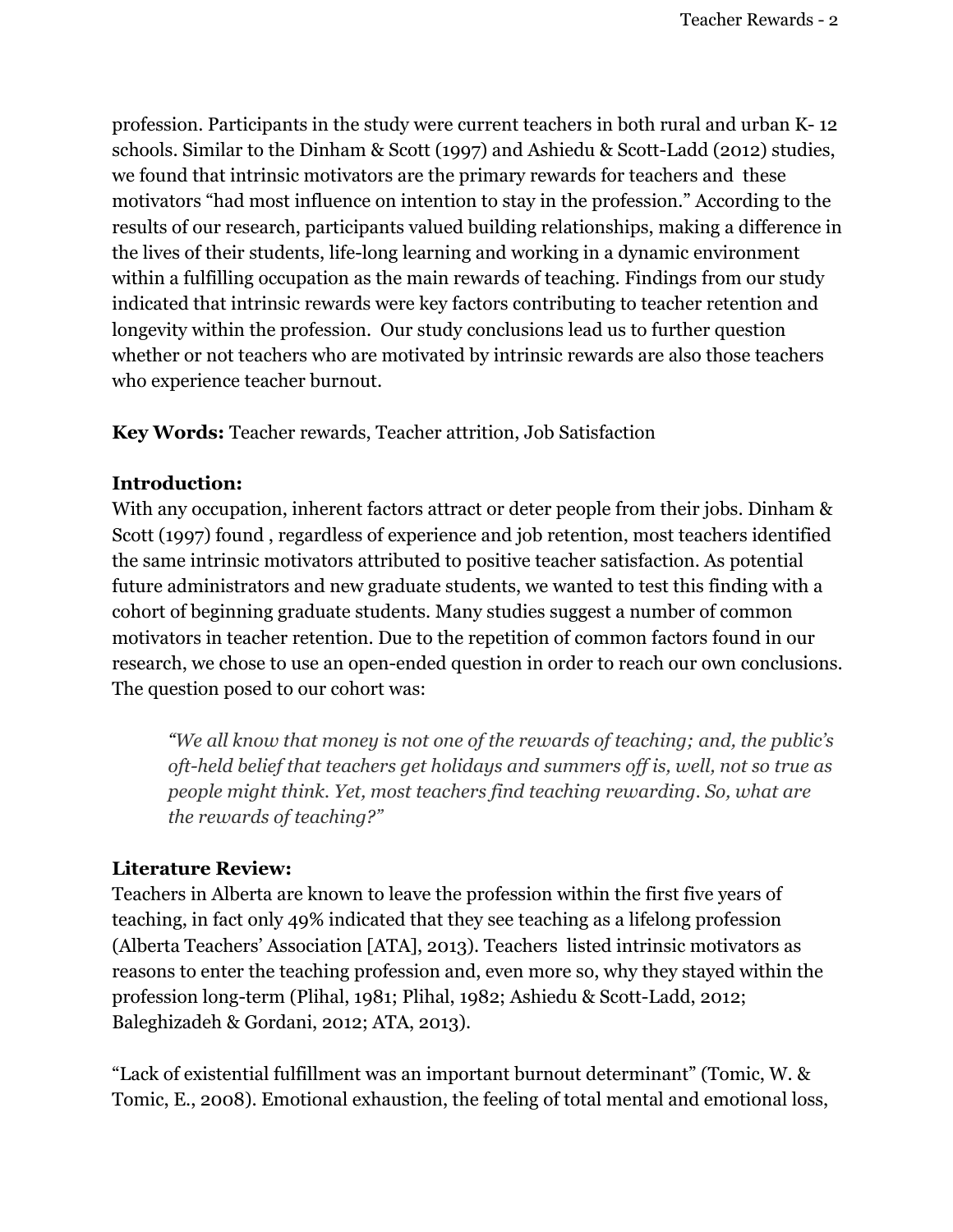cynicism, or a mental distance are factors that attribute to the lack of existential fulfillment (Tomic, W. & Tomic, E., 2008). This point further strengthens the fact that intrinsic motivation for teachers needs to be sustained in order to retain teachers within the profession.

Intrinsic motivation correlates with teacher longevity, and teachers are more likely to burn out if they were not intrinsically motivated (Tomic, W. & Tomic, E., 2008). Two intrinsic reasons for teacher motivation are enjoyment of working with children and the intellectual fulfillment of feeling that they make a difference (as cited by Kyriacou & Coulthard, 2000; Reid & Thornton, 2000; Committee for the Review of Teaching and Teacher Education, Commonwealth of Australia [CRTTE], 2003; Skilbeck & Connell, 2003; Ornstein & Levine, 2006 in Ashiedu, & Scott-Ladd, 2012). In addition, Plihal (1981) reports there is a positive correlation exists between teacher enjoyment and student achievement.

## **Purpose:**

The purpose of this research was to examine what working teachers indicated as the rewards of teaching. We believe humans are motivated by rewards - both internal (intrinsic) and external (extrinsic). Furthermore, we believe teachers who are unable to find rewards in their work will burn out quickly or will leave the profession prematurely. Although the public seems to believe most teachers enter the profession because of extrinsic motivations - such as longer "summer vacations," most research on teacher motivation and rewards in teaching suggests that teachers are intrinsically motivated (Plihal, 1981; Plihal, 1982; Ashiedu & Scott-Ladd, 2012; Baleghizadeh & Gordani, 2012). Our goal was to seek more specific insight into what these intrinsic or extrinsic rewards might be. To discover what teachers identified as their rewards, we asked participants of the University of Alberta Masters of Education Red Deer Cohort, in July 2014, to list their top three rewards of teaching.

# **Participants**

Participants in this study included a cohort of beginning graduate students; specifically, participants included fifteen [15] Masters of Education graduate students taking part in a cohort in Red Deer, Alberta, in the summer of 2014. The study included fifteen [15] teachers in the study, thirteen [13] females and two [2] males. The average teaching experience for these teachers spanned between four [4] to twenty-nine [29] years with a mean of 13.9 years, a mode of four [4] and twenty-two [22] years, and median of sixteen [16] years (Table 1.1). Seven of the teachers taught in a rural setting and eight [8] in an urban setting. Eight were elementary teachers, two [2] taught elementary and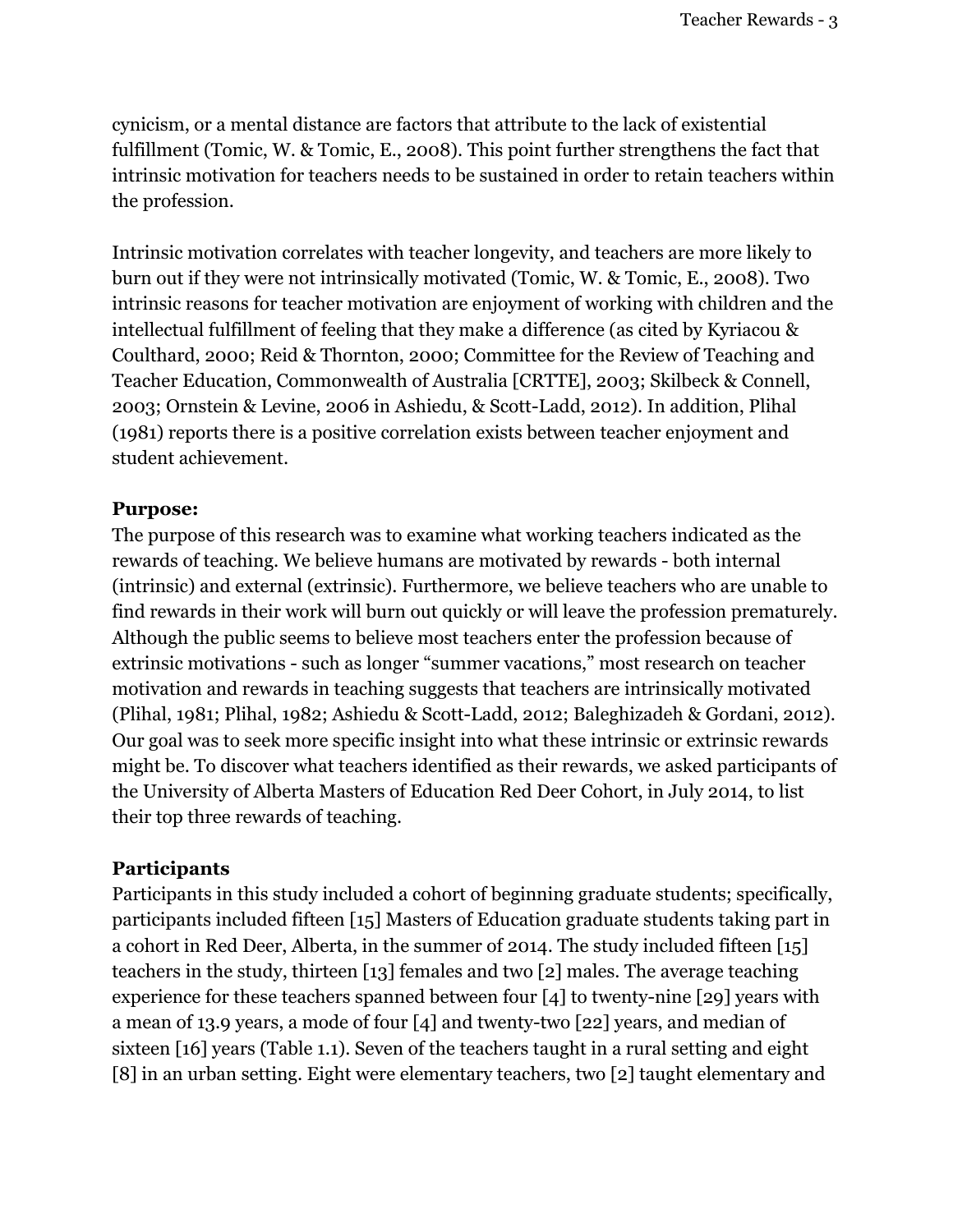middle school, two [2] taught K-12, one [1] taught middle school and two [2] taught high school (Table 1.2).

| <b>Teaching Experience</b> | Years    |
|----------------------------|----------|
| Range                      | $4 - 29$ |
| Mean                       | 13.9     |
| Mode                       | 4 & 22   |
| Median                     | 16       |

# **Table 1.1 Teaching Experience Demographics:**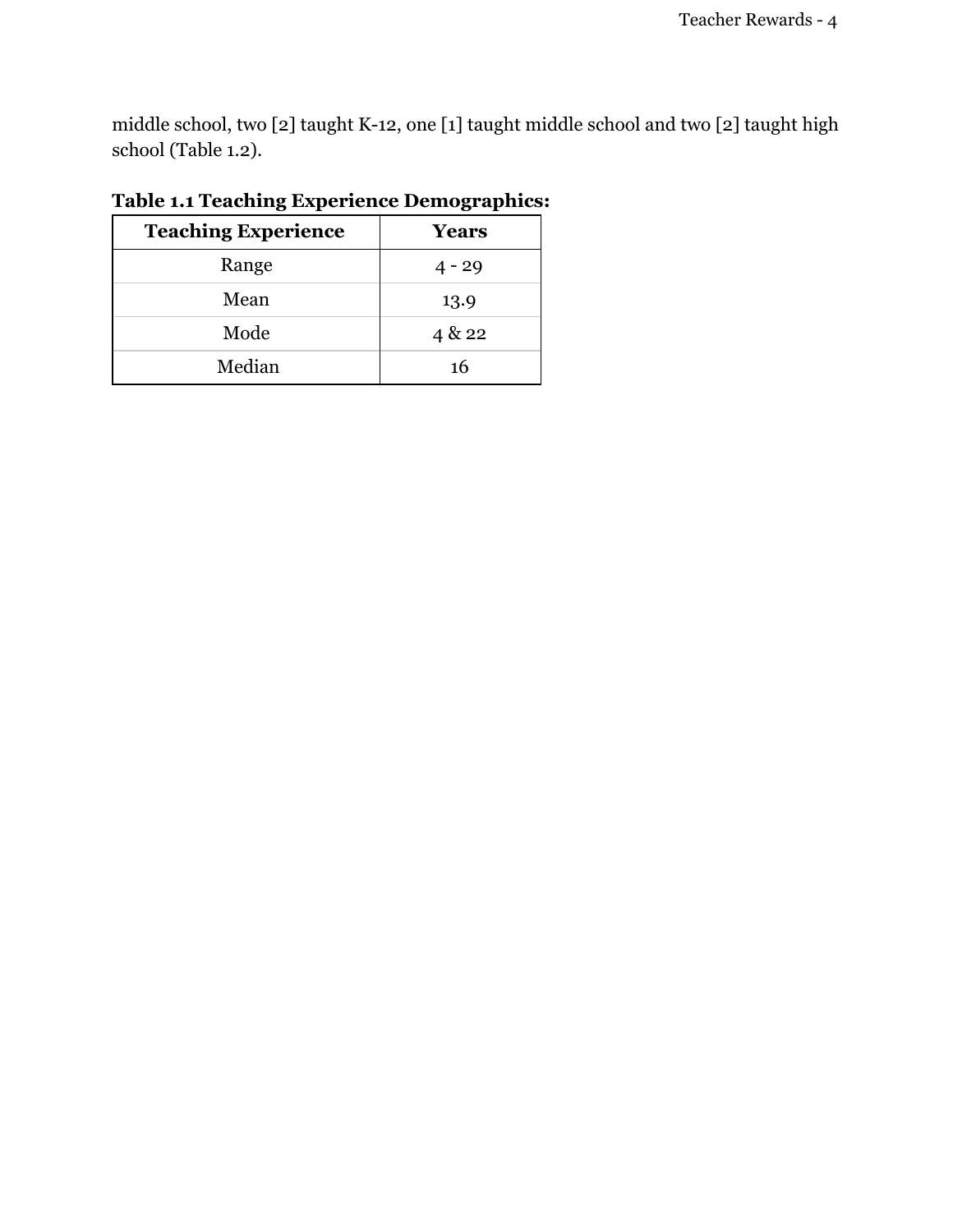| Demographic $(n=15)$        | <b>Value</b>   |
|-----------------------------|----------------|
| Females                     | 13             |
| Males                       | $\overline{2}$ |
| Elementary                  | 8              |
| Elementary, Middle / Junior | $\overline{2}$ |
| $K-12$                      | $\overline{2}$ |
| Middle / Junior             | 1              |
| Secondary                   | $\overline{2}$ |
| Rural                       | 7              |
| Urban                       | 8              |

**Table 1.2 Teaching Environment Demographics**

## **Research Methods:**

We used Google Forms to survey participants anonymously, where we posed the following question to the cohort:

"We all know that money is not one of the rewards of teaching; and, the public's oft-held belief that teachers get holidays and summers off is, well, not so true as people might think. Yet, most teachers find teaching rewarding. So, what are the rewards of teaching?"

List what you believe are the top three rewards of teaching – in the order you think is important – from 1-3, with 1 being the greatest reward. After you list the rewards in a phrase, write no more than 3 sentences that might suggest why you believe this reward is "rewarding."

Based on common themes found in our data, responses were grouped into the following categories: making a difference, building relationships, fulfillment, lifelong learning, and dynamic work environment (Table 1. 3).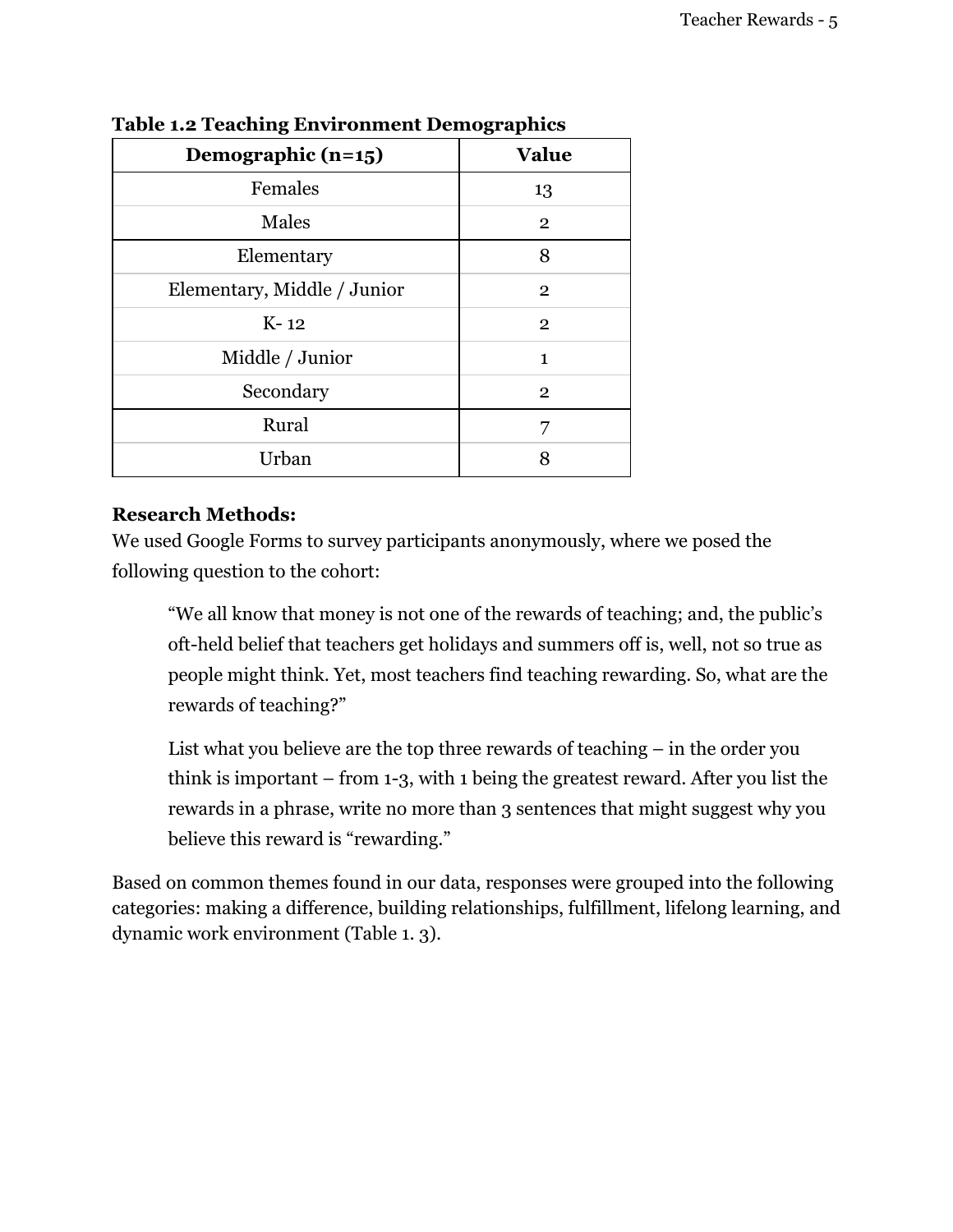| Criteria                        | <b>Tally</b> |
|---------------------------------|--------------|
| Making a Difference             | 10           |
| <b>Building Relationships</b>   |              |
| Fulfillment                     | 8            |
| Lifelong Learning               |              |
| <b>Dynamic Work Environment</b> |              |

## **Table 1.3 Identified teaching rewards**

## **Analysis of Data:**

In our study, we chose five main themes that stood out as being the "top rewards" of teaching, based on the frequency of teachers' responses.

## **Making a Difference:**

Our research showed teachers' perception of their ability to make a difference in the lives of their students to be highly rewarding. Teachers find their position more satisfying because they feel pride and ownership in the achievement and personal growth of the students, as they are able to contribute to the process of helping a child achieve their full potential. Key factors in teachers feeling they are making a difference in a student's life include their ability to help develop a student's self-confidence, as well as to set and achieve personal goals. Participants also found satisfaction in seeing students grow and mature, academically as well as personally.

## **Building Relationships**

We found that most of the teachers had an innate desire to help children in their overall development. The reward teachers received from watching their students "shape themselves and learn about who they are" is a far greater reward than any extrinsic one (pay, holidays, working conditions, etc). Teachers have the ability to build meaningful relationships, fostering a culture of family and belonging with staff, students, parents, and community members. As much as students matter to teachers, teachers matter to students. "[Our] actions are more powerful than [we] ever realized" (Parsons, 2009, p. 19). There are moments "when teachers can make or break their relationships" and, as teachers, it is important for us to realize when these moments are happening, and be aware of our impact on our students.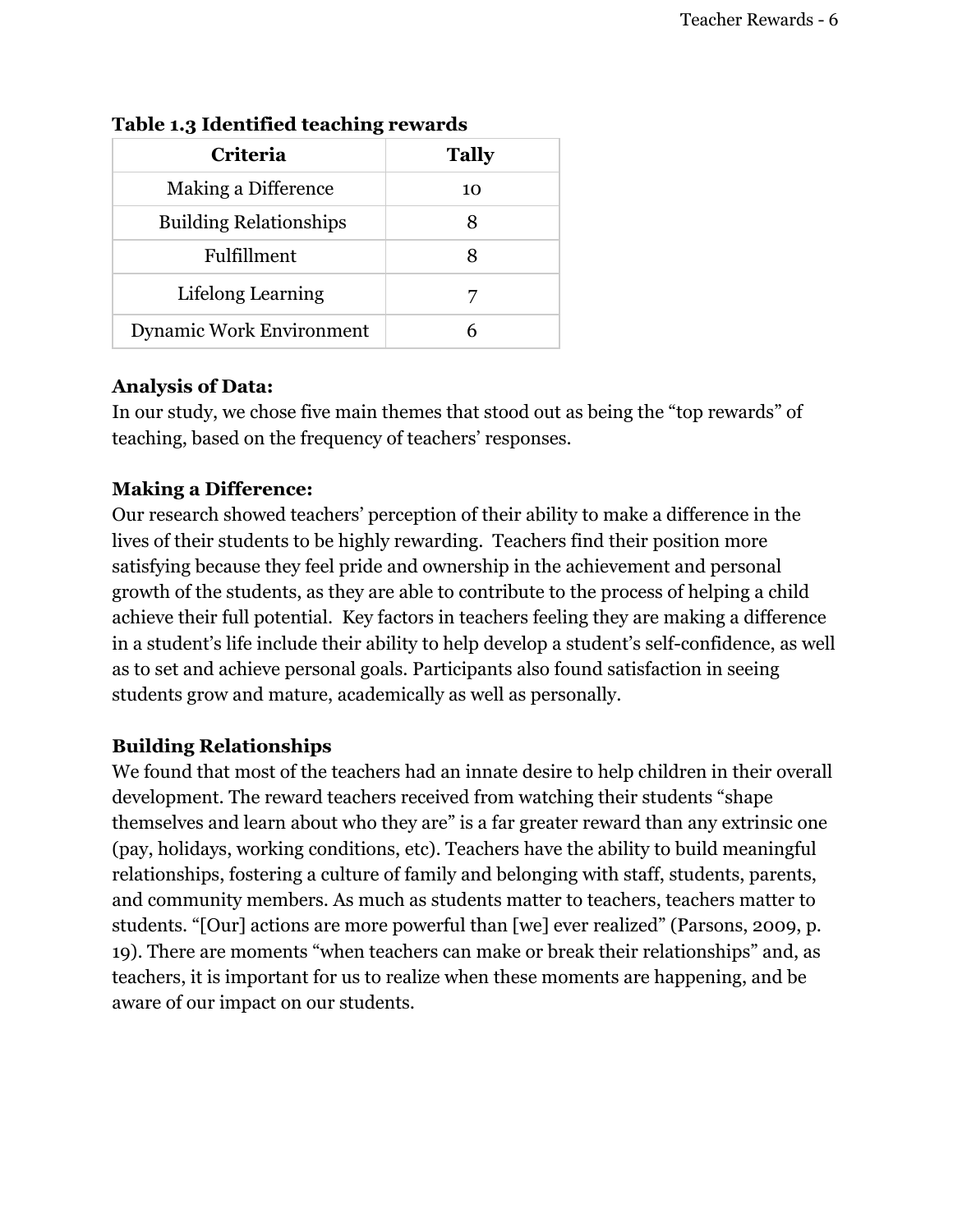## **Fulfillment**

Although the demands and the requirements of teaching can be great, or even overwhelming, teachers state the intrinsic rewards received as educators far outweighed the stressors of the position. One such reward discovered within our research was that of gaining a sense of personal fulfillment within their position, stating that teaching is the "difference between a job and a vocation." Furthermore, our research revealed that teachers found their role to be rewarding and meaningful when they had impacted students' lives in a positive manner. As noted, "Teaching makes me feel like I am spending the time I have in this world purposefully, doing something that really matters." This intrinsic reward cannot be predetermined or guaranteed when one embarks on a new position as a teacher. However, the payback and long-term benefits of feeling fulfilled and satisfied within one's profession are immeasurable.

## **Life-Long Learning and Professional Growth**

21st century teaching demands the need to be knowledgeable and flexible in thinking about good practice and pedagogy. From our research data, there was a direct correlation between teachers who were intrinsically motivated and teacher retention. Life-long learners are those who strive to keep up to date on educational research and current practices in order to better themselves within their craft. Hence, the teacher who is intrinsically motivated by learning new and innovative ideas experiences longevity within education.

## **Dynamic Work Environment**

Our research indicates that allowing teachers to work within a dynamic work environment fosters creativity. There is freedom for teachers when given the latitude to design their own lessons. As a result, there is always something new and exciting to learn. Working with kids, parents, and colleagues, allows teachers to experience, on a daily basis, unique and challenging situations. Working in a dynamic environment is highly valued and is one of the main reasons why educators remain within the teaching profession.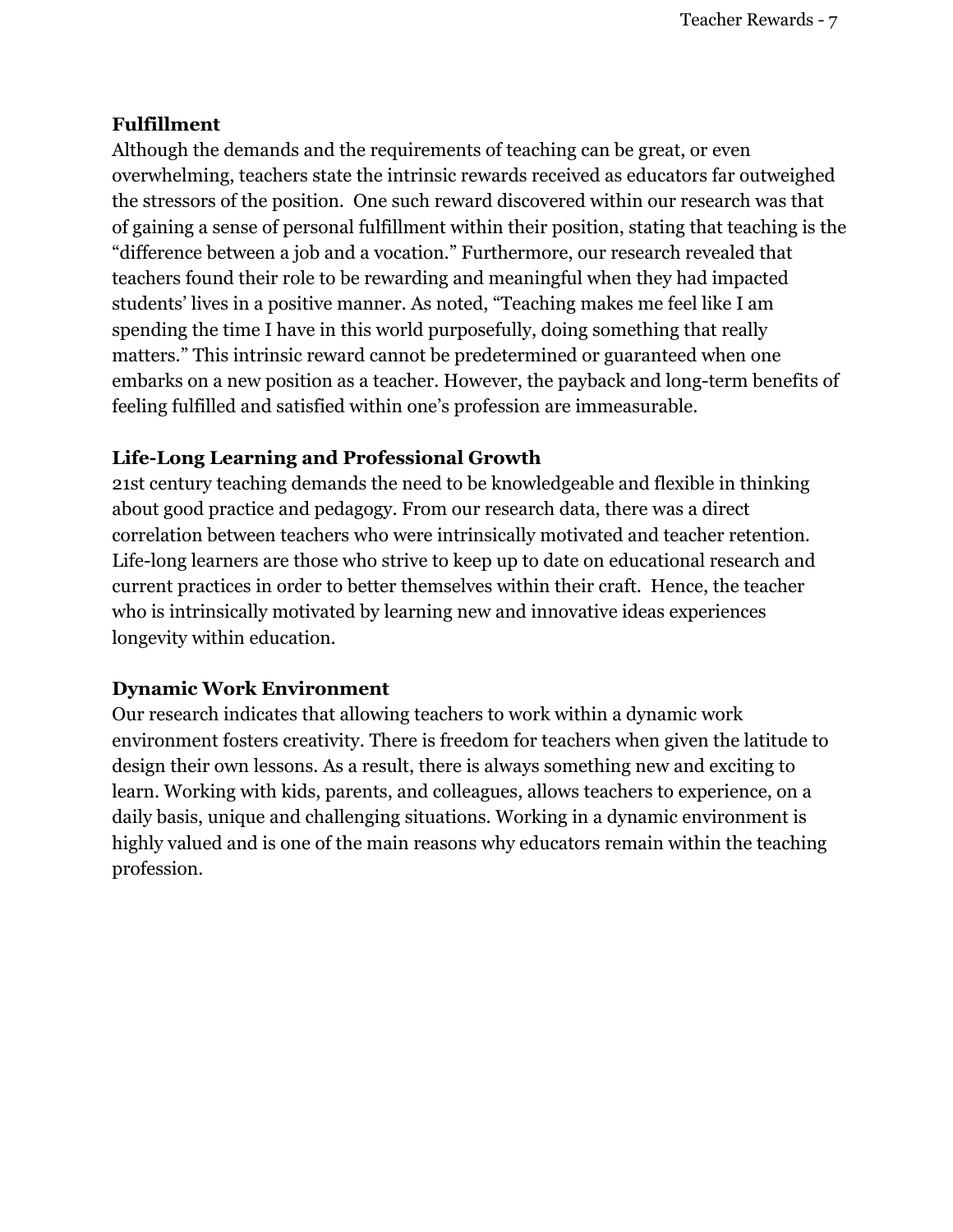## **Results**

Upon reflecting on our research it became apparent that the five areas where teachers felt they were the most rewarded within their profession were: making a difference in the lives of their students, building relationships, working within a fulfilling occupation, being a lifelong learner, and working within a dynamic work environment. The common public perception is often extrinsic, pointing to weekends off and summer holidays as being the motivators for teaching. However, our findings indicate that the rewards of teaching are opposite those of the public's perception, being intrinsic in nature.

## **Further research**

An area of interest is that of the connection between teachers who are intrinsically motivated and teacher longevity. Is there a link to teacher burnout? If so, what can be done to maintain intrinsic motivation in a manner that prevents teacher burnout?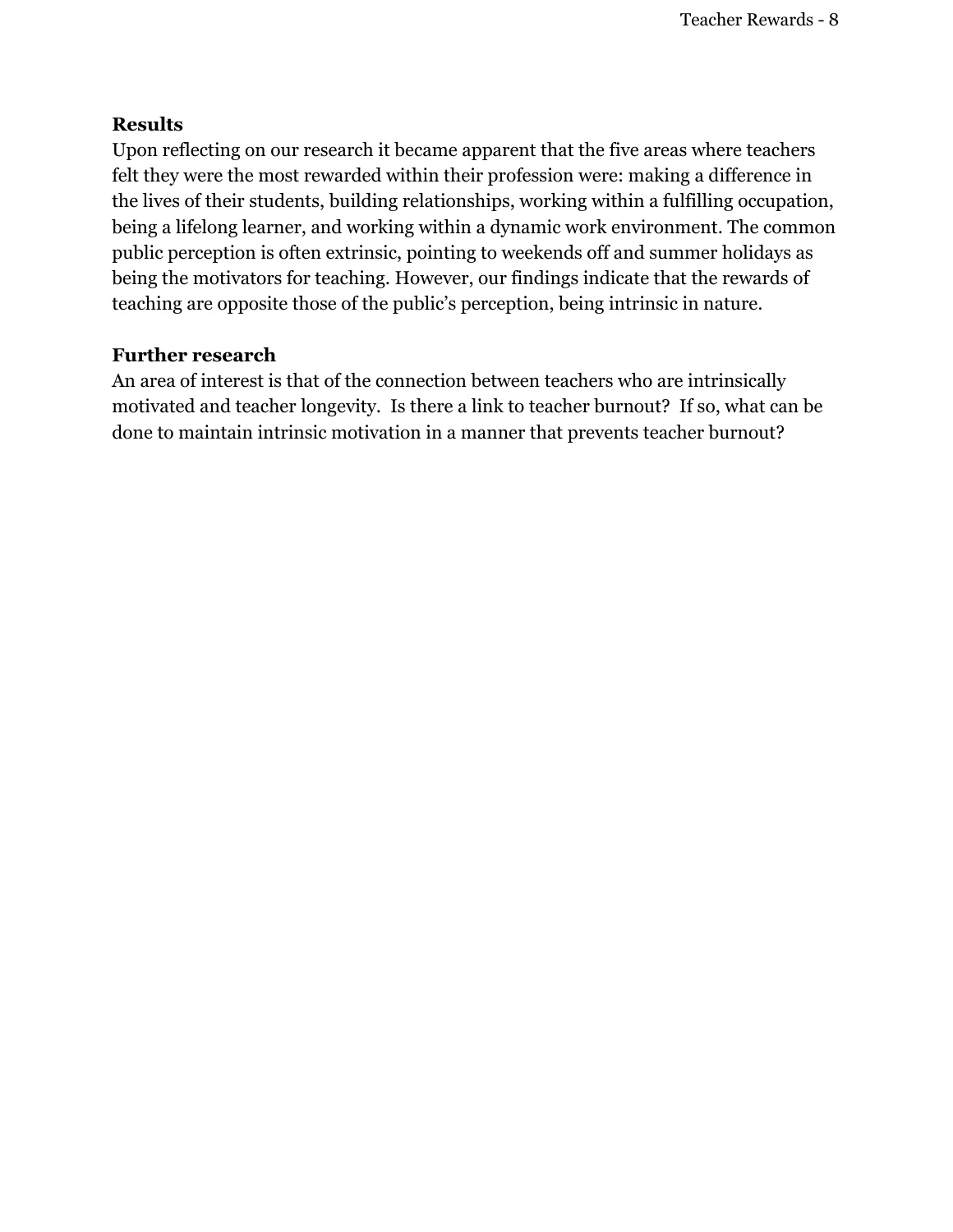## **References:**

Alberta Teachers' Association. (2013). *Teaching in the early years of practice: a five-year longitudinal study.* Edmonton, AB: Alberta Teachers' Association. Retrieved from [http://www.teachers.ab.ca/SiteCollectionDocuments/ATA/Publications/Resear](http://www.google.com/url?q=http%3A%2F%2Fwww.teachers.ab.ca%2FSiteCollectionDocuments%2FATA%2FPublications%2FResearch%2FTeaching%2520in%2520the%2520Early%2520Years%2520of%2520Practice%2520(PD-86-19b).pdf&sa=D&sntz=1&usg=AFQjCNH4BJ7Iq9mrJbcnb87CE-mfeLjmOQ) [ch/Teaching%20in%20the%20Early%20Years%20of%20Practice%20\(PD-86-1](http://www.google.com/url?q=http%3A%2F%2Fwww.teachers.ab.ca%2FSiteCollectionDocuments%2FATA%2FPublications%2FResearch%2FTeaching%2520in%2520the%2520Early%2520Years%2520of%2520Practice%2520(PD-86-19b).pdf&sa=D&sntz=1&usg=AFQjCNH4BJ7Iq9mrJbcnb87CE-mfeLjmOQ) [9b\).pdf](http://www.google.com/url?q=http%3A%2F%2Fwww.teachers.ab.ca%2FSiteCollectionDocuments%2FATA%2FPublications%2FResearch%2FTeaching%2520in%2520the%2520Early%2520Years%2520of%2520Practice%2520(PD-86-19b).pdf&sa=D&sntz=1&usg=AFQjCNH4BJ7Iq9mrJbcnb87CE-mfeLjmOQ)

Ashiedu, J. A., & Scott-Ladd, B. (2012). Understanding teacher attraction and retention drivers: Addressing teacher shortages. *Australian Journal of Teacher Education, 37*(11) Retrieved from [http://login.ezproxy.library.ualberta.ca/login?url=http://search.ebscohost.com](http://www.google.com/url?q=http%3A%2F%2Flogin.ezproxy.library.ualberta.ca%2Flogin%3Furl%3Dhttp%3A%2F%2Fsearch.ebscohost.com.login.ezproxy.library.ualberta.ca%2Flogin.aspx%3Fdirect%3Dtrue%26db%3Deric%26AN%3DEJ999389%26site%3Dehost-live%26scope%3Dsite&sa=D&sntz=1&usg=AFQjCNGrdD6tY3bIwMVy6jckCOYdK59obg) [.login.ezproxy.library.ualberta.ca/login.aspx?direct=true&db=eric&AN=EJ9993](http://www.google.com/url?q=http%3A%2F%2Flogin.ezproxy.library.ualberta.ca%2Flogin%3Furl%3Dhttp%3A%2F%2Fsearch.ebscohost.com.login.ezproxy.library.ualberta.ca%2Flogin.aspx%3Fdirect%3Dtrue%26db%3Deric%26AN%3DEJ999389%26site%3Dehost-live%26scope%3Dsite&sa=D&sntz=1&usg=AFQjCNGrdD6tY3bIwMVy6jckCOYdK59obg) [89&site=ehost-live&scope=site](http://www.google.com/url?q=http%3A%2F%2Flogin.ezproxy.library.ualberta.ca%2Flogin%3Furl%3Dhttp%3A%2F%2Fsearch.ebscohost.com.login.ezproxy.library.ualberta.ca%2Flogin.aspx%3Fdirect%3Dtrue%26db%3Deric%26AN%3DEJ999389%26site%3Dehost-live%26scope%3Dsite&sa=D&sntz=1&usg=AFQjCNGrdD6tY3bIwMVy6jckCOYdK59obg)

Baleghizadeh, S., & Gordani, Y. (2012). Motivation and quality of work life among secondary school EFL teachers. *Australian Journal of Teacher Education, 37*(7) Retrieved from [http://login.ezproxy.library.ualberta.ca/login?url=http://search.ebscohost.com](http://www.google.com/url?q=http%3A%2F%2Flogin.ezproxy.library.ualberta.ca%2Flogin%3Furl%3Dhttp%3A%2F%2Fsearch.ebscohost.com.login.ezproxy.library.ualberta.ca%2Flogin.aspx%3Fdirect%3Dtrue%26db%3Deric%26AN%3DEJ995194%26site%3Dehost-live%26scope%3Dsite&sa=D&sntz=1&usg=AFQjCNFjr_R14a8xkJUCQLTGa1yBYvthWQ) [.login.ezproxy.library.ualberta.ca/login.aspx?direct=true&db=eric&AN=EJ9951](http://www.google.com/url?q=http%3A%2F%2Flogin.ezproxy.library.ualberta.ca%2Flogin%3Furl%3Dhttp%3A%2F%2Fsearch.ebscohost.com.login.ezproxy.library.ualberta.ca%2Flogin.aspx%3Fdirect%3Dtrue%26db%3Deric%26AN%3DEJ995194%26site%3Dehost-live%26scope%3Dsite&sa=D&sntz=1&usg=AFQjCNFjr_R14a8xkJUCQLTGa1yBYvthWQ) [94&site=ehost-live&scope=site](http://www.google.com/url?q=http%3A%2F%2Flogin.ezproxy.library.ualberta.ca%2Flogin%3Furl%3Dhttp%3A%2F%2Fsearch.ebscohost.com.login.ezproxy.library.ualberta.ca%2Flogin.aspx%3Fdirect%3Dtrue%26db%3Deric%26AN%3DEJ995194%26site%3Dehost-live%26scope%3Dsite&sa=D&sntz=1&usg=AFQjCNFjr_R14a8xkJUCQLTGa1yBYvthWQ)

Dinham, S., & Scott, C. (1997). Modelling teacher satisfaction: Finding from 892 teaching staff at 71 schools. Retrieved from [http://login.ezproxy.library.ualberta.ca/login?url=http://search.ebscohost.com](http://www.google.com/url?q=http%3A%2F%2Flogin.ezproxy.library.ualberta.ca%2Flogin%3Furl%3Dhttp%3A%2F%2Fsearch.ebscohost.com.login.ezproxy.library.ualberta.ca%2Flogin.aspx%3Fdirect%3Dtrue%26db%3Deric%26AN%3DED408247%26site%3Deds-live%26scope%3Dsite&sa=D&sntz=1&usg=AFQjCNF6-5-U5DCiUWn5dDpf7QmK4bYsEg) [.login.ezproxy.library.ualberta.ca/login.aspx?direct=true&db=eric&AN=ED408](http://www.google.com/url?q=http%3A%2F%2Flogin.ezproxy.library.ualberta.ca%2Flogin%3Furl%3Dhttp%3A%2F%2Fsearch.ebscohost.com.login.ezproxy.library.ualberta.ca%2Flogin.aspx%3Fdirect%3Dtrue%26db%3Deric%26AN%3DED408247%26site%3Deds-live%26scope%3Dsite&sa=D&sntz=1&usg=AFQjCNF6-5-U5DCiUWn5dDpf7QmK4bYsEg) [247&site=eds-live&scope=site](http://www.google.com/url?q=http%3A%2F%2Flogin.ezproxy.library.ualberta.ca%2Flogin%3Furl%3Dhttp%3A%2F%2Fsearch.ebscohost.com.login.ezproxy.library.ualberta.ca%2Flogin.aspx%3Fdirect%3Dtrue%26db%3Deric%26AN%3DED408247%26site%3Deds-live%26scope%3Dsite&sa=D&sntz=1&usg=AFQjCNF6-5-U5DCiUWn5dDpf7QmK4bYsEg)

- Kelly, S. (2004). An event history analysis of teacher attrition: Salary, teacher tracking, and socially disadvantaged schools. *Journal of Experimental Education, 72*, 195 – 220. Retrieved from [http://www.jstor.org.login.ezproxy.library.ualberta.ca/stable/20157368](http://www.google.com/url?q=http%3A%2F%2Fwww.jstor.org.login.ezproxy.library.ualberta.ca%2Fstable%2F20157368&sa=D&sntz=1&usg=AFQjCNF5aoo6hDidLsvbZgUAVGhU3ReYKg)
- Parsons, J. (2009). *A happy teacher looks back.* School Improvement Press: Edmonton, AB.
- Plihal, J. (1981). *Intrinsic rewards of teaching* Retrieved from [http://login.ezproxy.library.ualberta.ca/login?url=http://search.ebscohost.com](http://www.google.com/url?q=http%3A%2F%2Flogin.ezproxy.library.ualberta.ca%2Flogin%3Furl%3Dhttp%3A%2F%2Fsearch.ebscohost.com.login.ezproxy.library.ualberta.ca%2Flogin.aspx%3Fdirect%3Dtrue%26db%3Deric%26AN%3DED200599%26site%3Dehost-live%26scope%3Dsite&sa=D&sntz=1&usg=AFQjCNGAdwgEU8i8OfdJM6yQJ7cQmix2Bw)